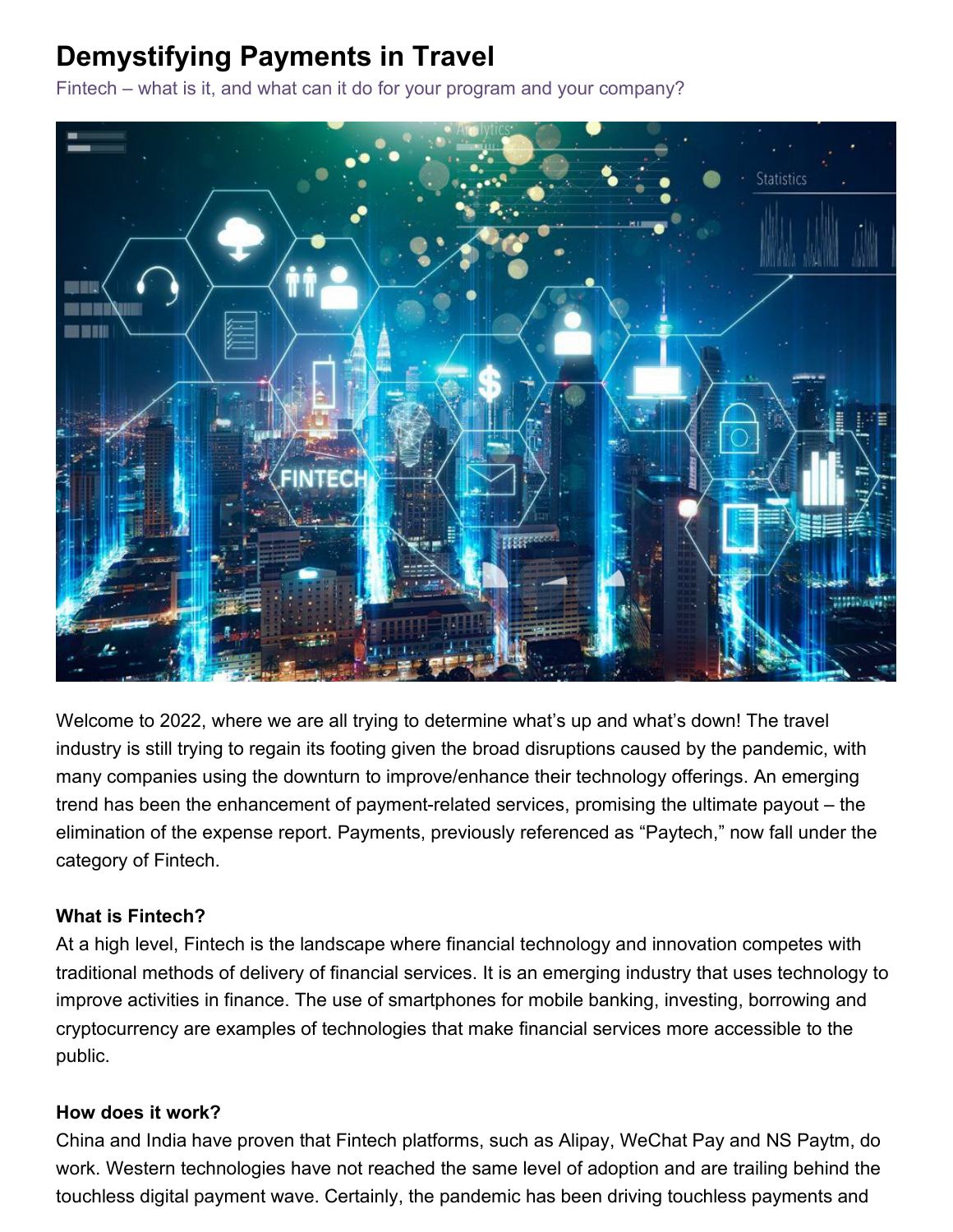this alone is leading to the adoption of many of these new technologies. The pandemic, and the subsequent business shift has resulted in numerous mergers and acquisitions within the travel industry. Meanwhile, the 'travel industry' space has been identified by many new entrants that have embraced a variety of FinTech solutions to improve services.

#### **What's the process?**

Let's look at what's available in North America right now. Many folks who are managing a travel and expense program also manage the corporate card and/or card purchasing. These two forms are examples of physical plastic cards that are provided to employees to use for business travel and entertainment expenses.

In this workflow scenario, the employees charge their corporate cards, input their receipts into an expense reimbursement system tool. Whether they have a card they are paying, or it is a company paid card, the entire workflow is labor intensive and problematic. True, there are ways to simplify expense submissions and use automation to make it as touchless as possible. However, it still relies on the employee to enter the expenses, the manager to approve, and an Accounts Payable resource to audit the completed report. Once the expense reports are audited, they are finalized and posted to the Enterprise Resource Planning System (ERP).

## **Why virtual touchless payments?**

Expense systems for employee reimbursement can be very cumbersome. Eliminating the need for an employee to complete an expense report is equivalent to applying aspirin directly to the pain. It may sound too good to be true – but consider all the factors.

There are options for virtual payment solutions for airfare, hotels, car rentals and ground transportation. These solutions typically involve either one central virtual card to charge or they select a disbursement model to create a virtual account number (VAN) for each transaction. In the example of a hotel booking, the user can book the hotel and a virtual card is attached to the reservation with the rules applied by the company policy. When the trip is complete, the card is charged for the exact amount and automatically reconciled. The audit trail is captured by the virtual payment solution, and both employee and AP enjoy the benefits of automated workflow.

Another area of opportunity is to use your mobile phone wallet to make touchless payments. Most banks offer physical corporate cards that are suitable for use in the Apple wallet, for example. The bank may have the option of issuing virtual cards to the mobile phone wallet for a quick swipe that is touchless and may be auto reconciled.

#### **What about the Big Picture?**

While assessing virtual payment options, another key, complimentary area of opportunity is to look at the overall spend of the company. Disbursements are made by Accounts Payable department, and they have been looking for ways to simplify the expense report process for years. AP's goal is to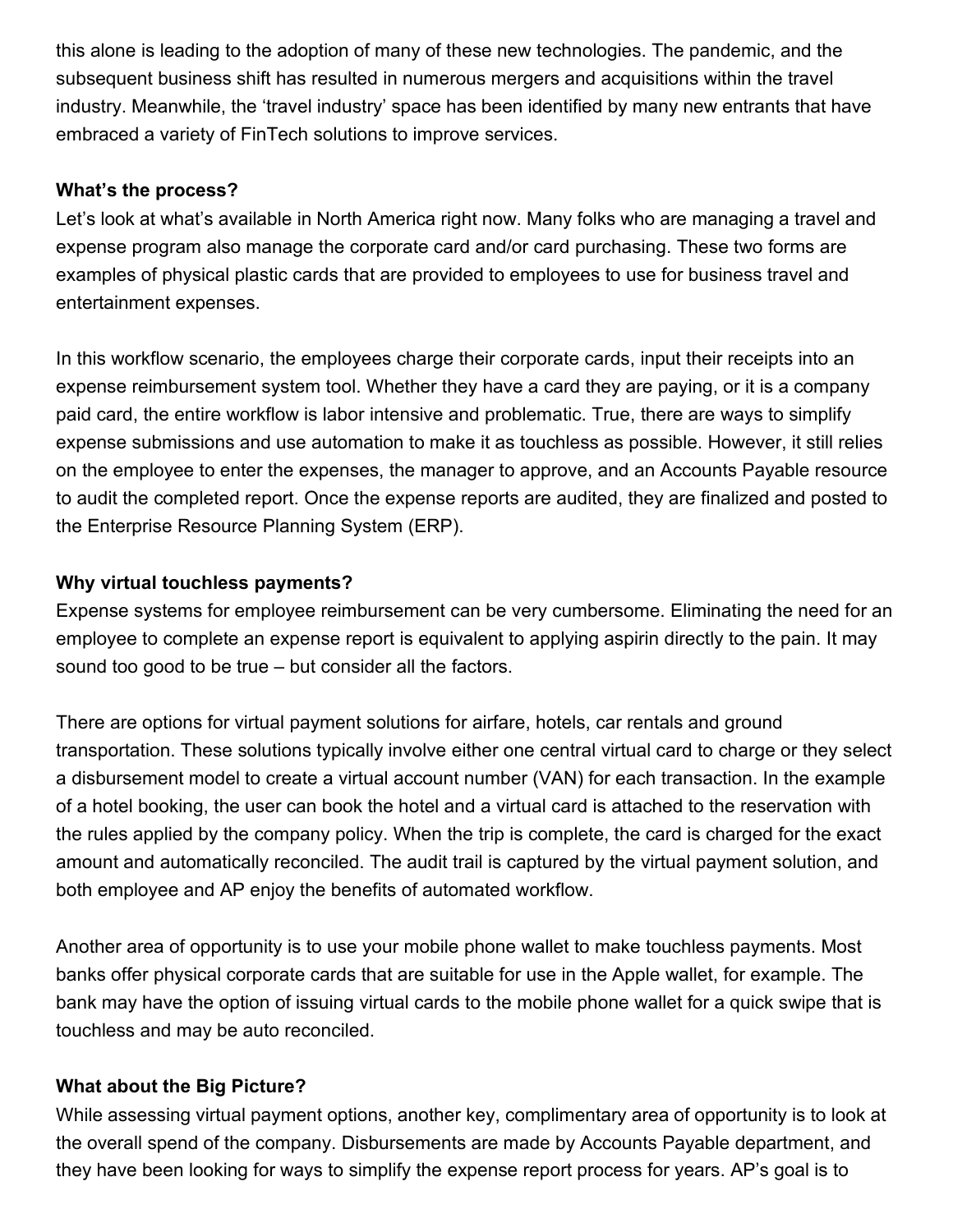reconcile payments each month (as quickly as possible) and reduce fraud. It may seem hard to imagine, yet currently some AP departments still use paper receipts to reconcile expenses and have not effectively deployed their expense report systems. Others have expense technology systems installed, such as Concur SAP, Expensify, Emburse, or the like, and have failed to configure them correctly to benefit from the potential automation that would save employees time and improve the experience.

Several different suppliers have emerged from the pandemic with new payment platforms. The goal: Provide a platform that will allow travelers to book their trip, pay for it and not need record an expense report. How? The virtual payments eliminate the need for the employee to enter a receipt, enter a code, or any other traditionally required data. Policy rules are built to automatically approve the charge, route the charge to the appropriate category, reconcile the charge automatically, and post the expenses in real time to the organizations ERP.

It is a lofty goal, and there is a broad disparity in the effectiveness and completeness of any given platform. Many details may be required for seamless integration within a company's existing systems.

## **Maximize Benefits Beyond Travel**

When we look at travel spend alone and how to solve the payment arena, we may be leaving out the largest piece of the spend pie, the AP disbursements to other suppliers. Analyze your total spend for the year to see if there is any opportunity to move check, ACH or wire payments to an electronic payment.

Assess your current payment program today to find out where you are on the spectrum. Involve stakeholders from Travel, Expense, AP, Finance, Treasury, Risk, Legal and Operations to identify their goals.

Consider that the contracts with suppliers may contain language that do not allow electronic payments. When researching where you are today, make note of any contracts that may need to be renegotiated. Banks charge fees for virtual/electronic transactions so the savings on the method of payment may outweigh the desire to move to electronic payments.

After you analyze the file, you will see the true return on the investment to introduce FinTech solutions. Once this is complete, you may be able to research options for virtual payment platforms that truly cover the total spend of the organization. When negotiating with the payment provider, the bank will offer an annual rebate. Depending on the amount and the type of spend, a rebate back to the business is calculated. Any outstanding balances due may be included in the calculation at the end of the year.

When negotiating an annual rebate (based on spend) some companies ask for a monthly report to ensure they are on track to get their rebate. The annual rebates in North America typically range from